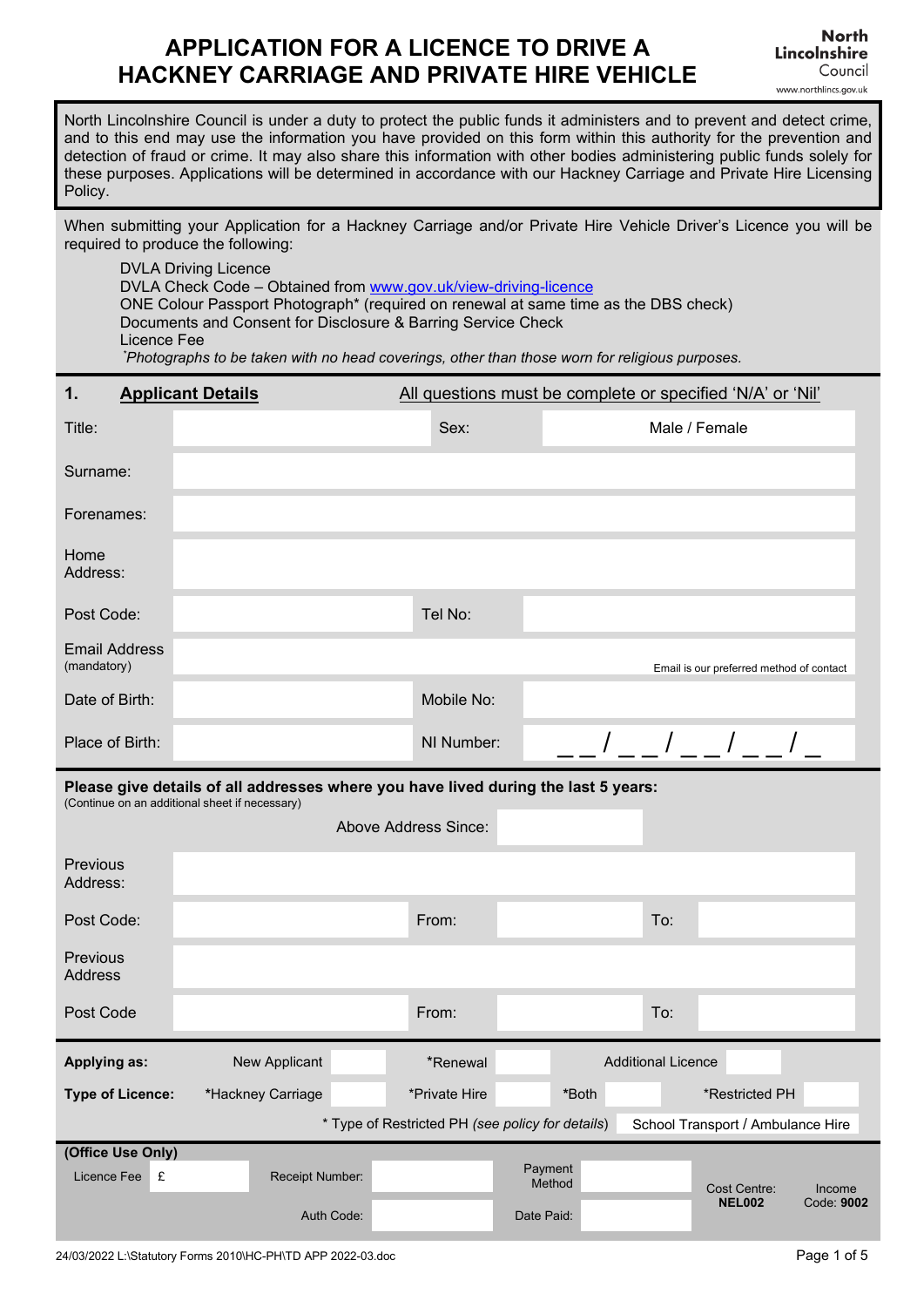| 2.                                                                                                                                                                                                                                                                                                                         | <b>General Information (BLOCK CAPITALS)</b>                                                                                                                                                                                                      |  |  |  |  |
|----------------------------------------------------------------------------------------------------------------------------------------------------------------------------------------------------------------------------------------------------------------------------------------------------------------------------|--------------------------------------------------------------------------------------------------------------------------------------------------------------------------------------------------------------------------------------------------|--|--|--|--|
| Have you held your FULL DVLA or EU Driving Licence for at least 1 year?<br><b>No</b><br>Yes                                                                                                                                                                                                                                |                                                                                                                                                                                                                                                  |  |  |  |  |
| Licence Number:                                                                                                                                                                                                                                                                                                            |                                                                                                                                                                                                                                                  |  |  |  |  |
| <b>Issuing Authority:</b>                                                                                                                                                                                                                                                                                                  | <b>Expiry Date</b><br>(full licence):                                                                                                                                                                                                            |  |  |  |  |
| <b>DVLA Check</b><br>Code:                                                                                                                                                                                                                                                                                                 | Write the code as it appears, underlining any<br>capital letters - example: kF bM 4a vi                                                                                                                                                          |  |  |  |  |
|                                                                                                                                                                                                                                                                                                                            | Do you have the Right to Work in the UK?<br>Yes<br><b>No</b>                                                                                                                                                                                     |  |  |  |  |
|                                                                                                                                                                                                                                                                                                                            | If 'no', state the countries where<br>Have you lived only in the UK since you were born?<br>N <sub>o</sub><br>Yes<br>you have lived and the dates:                                                                                               |  |  |  |  |
| Country                                                                                                                                                                                                                                                                                                                    | From<br>To                                                                                                                                                                                                                                       |  |  |  |  |
| Country                                                                                                                                                                                                                                                                                                                    | To<br>From                                                                                                                                                                                                                                       |  |  |  |  |
|                                                                                                                                                                                                                                                                                                                            | Continue on a separate sheet if required - Note: A criminality record from these countries may be required.                                                                                                                                      |  |  |  |  |
| Current or most<br>recent employer:                                                                                                                                                                                                                                                                                        |                                                                                                                                                                                                                                                  |  |  |  |  |
| Length of<br>employment:                                                                                                                                                                                                                                                                                                   | Job<br>Title:<br>(months/years)                                                                                                                                                                                                                  |  |  |  |  |
| Are you the proprietor of a vehicle?                                                                                                                                                                                                                                                                                       | <b>No</b><br>Yes                                                                                                                                                                                                                                 |  |  |  |  |
| your employer:                                                                                                                                                                                                                                                                                                             | If the licence is granted or renewed, state the name of                                                                                                                                                                                          |  |  |  |  |
|                                                                                                                                                                                                                                                                                                                            | If you currently or have ever held a Hackney Carriage or Private Hire Vehicle Driver's Licence, please give the details.<br>Failure to declare a previously held licence in any local authority area, not just NLC, may affect your application. |  |  |  |  |
| Name of Licensing Authority:                                                                                                                                                                                                                                                                                               |                                                                                                                                                                                                                                                  |  |  |  |  |
| Licence Number:                                                                                                                                                                                                                                                                                                            | <b>Expiry Date:</b>                                                                                                                                                                                                                              |  |  |  |  |
| Proof of Identity (NEW APPLICANTS ONLY)<br>3.<br>Provide one passport style photo, endorsed by a current or previous employer, or from a person of Professional<br>Standing, i.e., Doctor; Justice of the Peace; Teacher; Social Worker; Solicitor or Minister of Religion. The person                                     |                                                                                                                                                                                                                                                  |  |  |  |  |
| endorsing the photograph must have known the applicant for at least three years.<br>The person of professional standing shall not include: a relative of the applicant, a prospective employer, another<br>hackney carriage or private hire vehicle driver, proprietor or operator; or a Member or Officer of the Council. |                                                                                                                                                                                                                                                  |  |  |  |  |
| The person endorsing the photo must also complete the following:                                                                                                                                                                                                                                                           |                                                                                                                                                                                                                                                  |  |  |  |  |
| Details of Person endorsing photograph                                                                                                                                                                                                                                                                                     |                                                                                                                                                                                                                                                  |  |  |  |  |
| Name:                                                                                                                                                                                                                                                                                                                      |                                                                                                                                                                                                                                                  |  |  |  |  |
| Address:                                                                                                                                                                                                                                                                                                                   |                                                                                                                                                                                                                                                  |  |  |  |  |
| Post Code:                                                                                                                                                                                                                                                                                                                 | Occupation:                                                                                                                                                                                                                                      |  |  |  |  |
| Number of years<br>known:                                                                                                                                                                                                                                                                                                  | Relationship:                                                                                                                                                                                                                                    |  |  |  |  |
| Please remember to endorse the photograph with the following wording "I certify that this is a true likeness of<br>'name of applicant'". Please sign and date the photograph.                                                                                                                                              |                                                                                                                                                                                                                                                  |  |  |  |  |
|                                                                                                                                                                                                                                                                                                                            |                                                                                                                                                                                                                                                  |  |  |  |  |

Signed: **Date:** Date: **Date:** Date: **Date:** Propose of Propose of Propose of Propose of Propose of Propose of Propose of Propose of Propose of Propose of Propose of Propose of Propose of Propose of Propose of Propose of Pr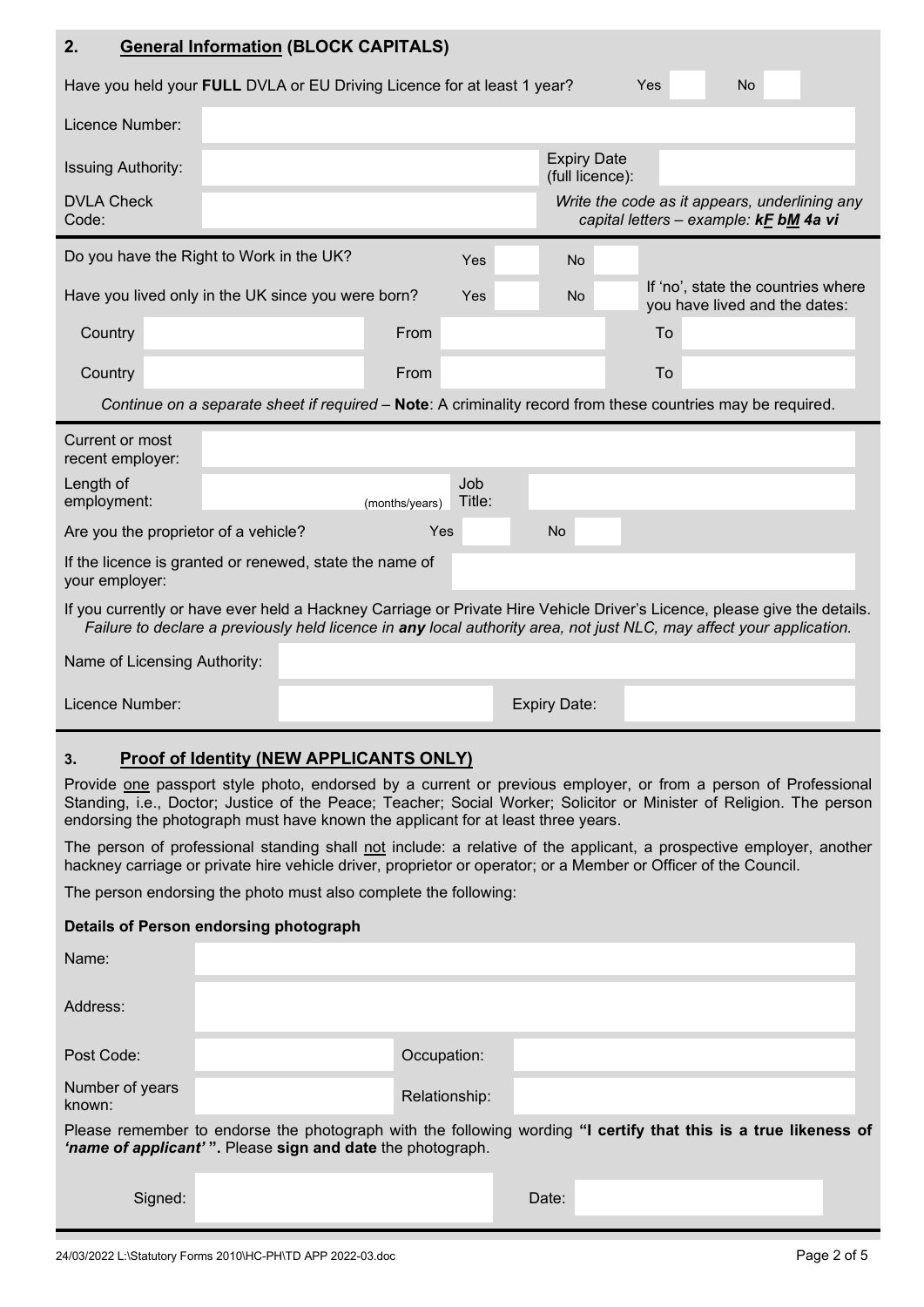## **4. Declaration of Current or Pending Convictions, Cautions or Endorsements**

You are to declare any (pending or previous) convictions or adult cautions (simple or conditional) you may have that are not protected as defined by the Rehabilitation of Offenders Act 1974 (Exceptions) Order 1975 (Amendment) (England and Wales) Order 2020. As an applicant for a hackney carriage or private hire vehicle driver's licence you must declare spent convictions in accordance with the Rehabilitation of Offenders Act 1974 (Exceptions) Order 1975 and the Amendment Order 2002.

Failure to declare any conviction or adult caution (spent or unspent) that is not protected may harm your application. All information will be treated in confidence and will only be taken into account in relation to your application.

Disclosure of a criminal record or other information will not automatically debar you from obtaining a licence, unless the Authority considers that the conviction(s) render you unsuitable. In making this decision, the Authority will consider; the nature of the offence; the time lapsed and your age at the time of conviction; and any other relevant factors.

|     | Do you have any pending convictions?   | <b>Yes</b> | <b>No</b> |                                |  |  |
|-----|----------------------------------------|------------|-----------|--------------------------------|--|--|
|     | <b>Alleged Offence</b>                 |            |           | Date of Court Hearing / Notice |  |  |
|     |                                        |            |           |                                |  |  |
|     |                                        |            |           |                                |  |  |
|     |                                        |            |           |                                |  |  |
|     |                                        |            |           |                                |  |  |
| 4a. | <b>Details of previous convictions</b> |            |           |                                |  |  |

*All convictions must be declared; including motoring and criminal, whether spent or unspent.*

| Date of Conviction or<br><b>Caution</b>                                                      | <b>Offence</b> | <b>Sentence (including suspended</b><br>sentences and fixed penalties) |  |  |
|----------------------------------------------------------------------------------------------|----------------|------------------------------------------------------------------------|--|--|
|                                                                                              |                |                                                                        |  |  |
|                                                                                              |                |                                                                        |  |  |
|                                                                                              |                |                                                                        |  |  |
|                                                                                              |                |                                                                        |  |  |
|                                                                                              |                |                                                                        |  |  |
| Do not leave this section blank – If you hold no convictions of any sort, please enter "Nil" |                |                                                                        |  |  |

#### **5. Consent for DBS Data Processing**

All applicants for a Disclosure and Barring Service check must agree with the below data processing declaration before their enhanced check application can be submitted to the DBS.

*"I have read the Standard / Enhanced Check Privacy Policy for applicants at <https://www.gov.uk/government/publications/dbs-privacy-policies> and I understand how DBS will process my personal data and the options available to me for submitting an application."*

Applicant Signature: Date: Date: Date: Date: Date: Date: Date: Date: Date: Date: Date: Date: Date: Date: Date: Date: Date: Date: Date: Date: Date: Date: Date: Date: Date: Date: Date: Date: Date: Date: Date: Date: Date: Dat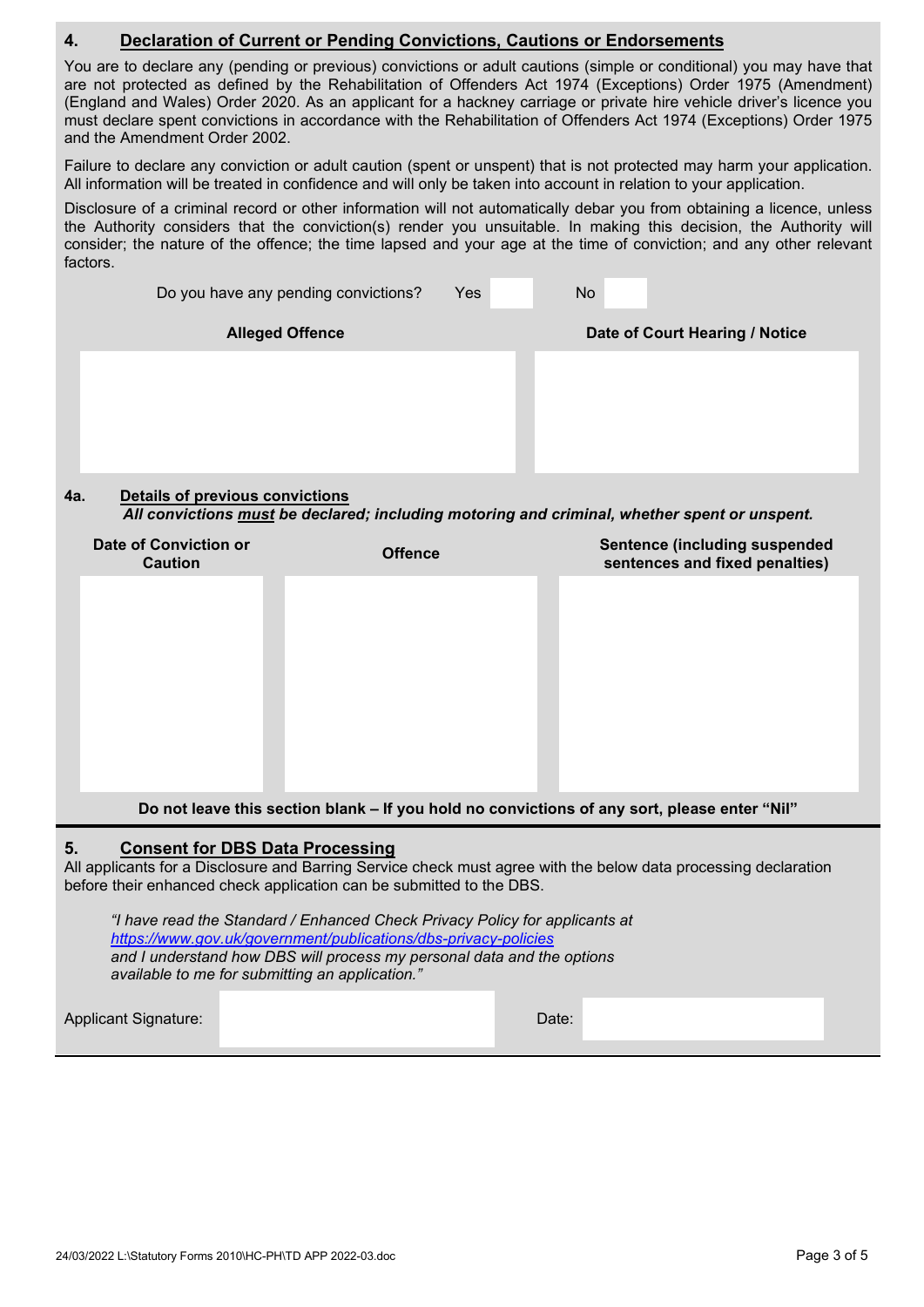### **6. HMRC Tax Registration guidance and Tax Check**

Applicants for a licence to drive a licensed vehicle must evidence their understanding of their tax responsibilities, or provide a tax check code from HMRC.

#### **New Applications**

If you are a new applicant, and have not held a valid taxi / PH driver licence with another authority in the last year, then you are required to confirm your understanding of your tax obligations.

Please review the following links to HMRC guidance about:

- PAYE information: [www.gov.uk/income-tax/how-you-pay-income-tax](http://www.gov.uk/income-tax/how-you-pay-income-tax)
- registering for Self Assessment: [www.gov.uk/register-for-self-assessment](http://www.gov.uk/register-for-self-assessment)
- Corporation Tax information: [www.gov.uk/corporation-tax](http://www.gov.uk/corporation-tax)

By signing, you hereby confirm you are aware of the content of HMRC guidance relating to your tax registration obligations.

Applicant Signature: Date: Date: Date: Date: Date: Date: Date: Date: Date: Date: Date: Date: Date: Date: Date: Date: Date: Date: Date: Date: Date: Date: Date: Date: Date: Date: Date: Date: Date: Date: Date: Date: Date: Dat

#### **Renewal Applications**

As a renewal applicant, or as an applicant who holds a licence in another local authority, or has held a licence that was valid up to one year ago, you are expected to be registered for tax and must complete the tax check.

Please go to<https://www.gov.uk/guidance/complete-a-tax-check-for-a-taxi-private-hire-or-scrap-metal-licence> to complete a tax check and enter the 9-digit code given into the box below.

Tax Check Code:

*Schedule 23 to Finance Act 2011 (Data Gathering Powers) and Schedule 36 to Finance Act 2008 (Information and Inspection Powers), grant HMRC powers to obtain relevant information from third parties. This includes licensing bodies being required to provide information about licence applicants.*

#### **7. Applicant Declaration**

I declare that I have checked the information given on this application and to the best of my knowledge and belief it is correct. I agree to the Council making any necessary enquiries in order to check the information with the Disclosure and Barring Service, the Police and other Services of the Council.

I understand and consent to the information provided being used for the prevention and detection of crime, the apprehension or prosecution of offenders and to prevent or detect fraud. The Council may also share this information for the same purposes with other organisations that handle public funds. I also agree and consent to any such information to be shared with other local authorities regarding the status of my licence, and any previously held licences. My consent shall endure notwithstanding the expiration, suspension or refusal of a licence, for a period of 6 years following any of these events.

I will immediately inform the Council's Licensing Division, in writing, of any changes that may affect my eligibility to act as driver of a hackney carriage or private hire vehicle.

Applicant Signature: Date: Date: Date: Date: Date: Date: Date: Date: Date: Date: Date: Date: Date: Date: Date: Date: Date: Date: Date: Date: Date: Date: Date: Date: Date: Date: Date: Date: Date: Date: Date: Date: Date: Dat